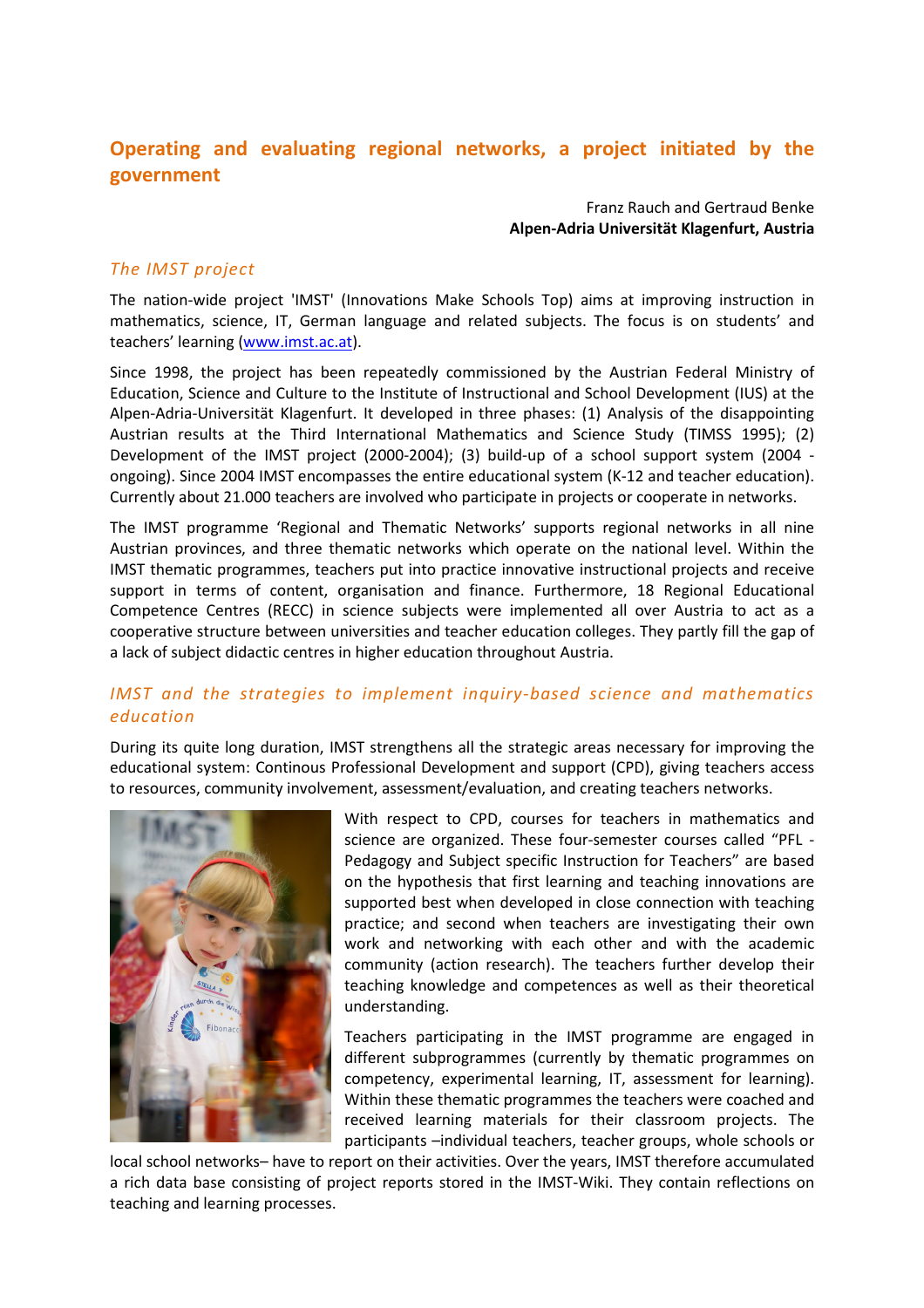#### Regional networks

The Regional Networks (RN) are, in addition to the Thematic Programmes, an important part of the project. "Regional" refers to each of the nine Austrian federal states. As of July 2012, such regional networks supported by IMST exist in all states. Furthermore, 18 Regional Educational Competence Centres (RECC) for science education (in biology, chemistry and physics) were established all over Austria to act as a cooperative structure between universities (responsible for the education of grammar school teachers) and teacher training colleges (responsible for the education of primary and lower track secondary school teachers and continuing education with a tradition in vocational experience). The RECC as regional centres of expertise in subject instruction work closely together with the RN with the focus on networking and exchange.

The goals of the networks are threefold:

- Raising the attractiveness and quality of lessons in mathematics, biology and ecology, chemistry, physics, information technology, geography, descriptive geometry and related subjects, as well as promoting cross-curriculum initiatives and school development in grammar, vocational and secondary modern schools, primary schools and kindergarten
- Professional development of teachers
- Involving as many schools as possible

The formation of regional networks is based on two principles:

- Use of existing personnel, institutional and material resources in the federal provinces
- The persons and organizations and school development act autonomously and take over responsibility for the development of regional networks.

IMST supports the setting up of steering committees in each regional network to coordinate the generation of content and to create cooperative structures for schools, the educational authority as well as teacher training colleges and universities (Fig. 9)Fehler! Ungültiger Eigenverweis auf Textmarke.. . In order to facilitate a sustainable grounding of regional networks in their respective federal states, the financial support of IMST is conditioned by raising additional financial or personnel support in each of the federal states (i.e. teaching hours, funds for further



education) as well as local industries (i.e. support of projects and network conferences). Fig.: 1: Network structure in a region

The exact task profile of a regional network is geared towards the needs of the respective schools in the region and the existing resources and it depends on the vision of the people comprising the local steering committee. It encompasses the establishment of a platform for schools and teachers, the organization for the opportunity for exchange of experiences and further education, the support of creating concentrations and their development in schools, the development of a pool of experts to advise on instructional and school matters, drafting an annual report and interim reports on the activities of the regional networks and the implementation of an evaluation.

The networks and the RECC are supported by the network-team at the IUS at the University of Klagenfurt via a platform for ongoing process management, two seminars per year for members of